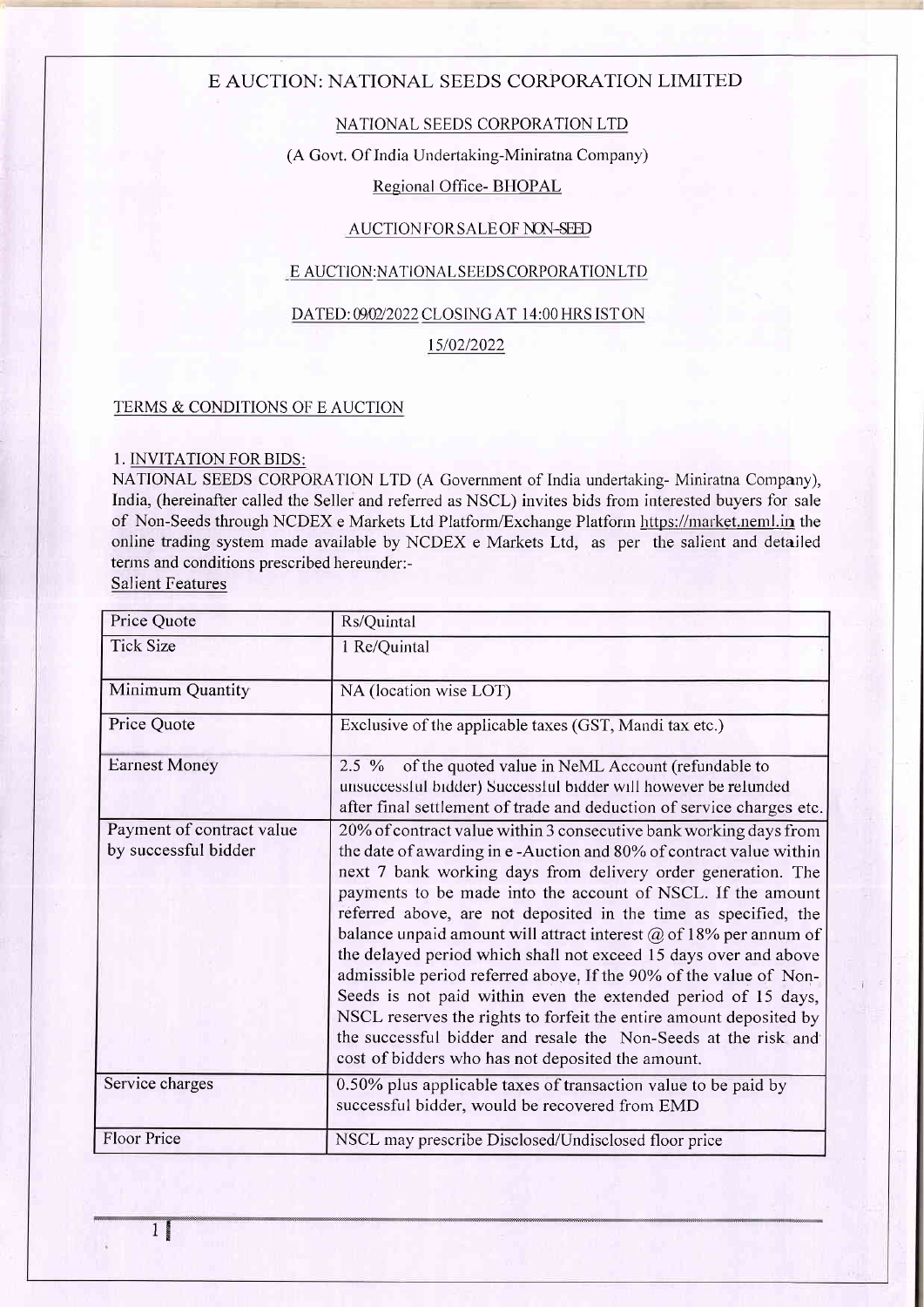| Declarations of Non-Seeds | Successful bidder of treated seeds would be required to submit a         |
|---------------------------|--------------------------------------------------------------------------|
|                           | declaration on Non-Judicial stamp paper of Rs.100 duly notarized         |
|                           | within 3 days of award of auction that sold seeds would not be use d for |
|                           | fodder, food and any other wrong purpose. (As per Annexure III)          |

| <b>Stock lifting</b> | Staggered lifting permitted, however no delivery will be made<br>before receiving full payment (excluding EMD) of allotted quantity.<br>The lifting of the Non-Seeds must be completed within 15 working<br>days from the award of e-auction, if due to certain unavoidable<br>circumstances it is not possible for NSCL to deliver the Non-Seeds<br>with in stipulated period, NSCL can enhance the delivery period as<br>may be necessary. The Non-Seeds sold can be kept in the godown at<br>the risk of the purchaser for a period of 15 days from the stipulated<br>lifting period (15 days from the award of e auction) on payment of<br>godown rent $\omega$ of Rs.0.50 per qtl., per day which will be charged<br>extra. If the Non-Seeds is not lifted within the said period, the<br>NSCL reserve the right to forfeit the whole deposit amount along<br>with EMD without prior intimation and resell the Non-Seeds at the<br>buyers risk and cost and entire loss due to variation in selling price<br>will be recovered from the purchaser along with other incidental<br>charges. |
|----------------------|------------------------------------------------------------------------------------------------------------------------------------------------------------------------------------------------------------------------------------------------------------------------------------------------------------------------------------------------------------------------------------------------------------------------------------------------------------------------------------------------------------------------------------------------------------------------------------------------------------------------------------------------------------------------------------------------------------------------------------------------------------------------------------------------------------------------------------------------------------------------------------------------------------------------------------------------------------------------------------------------------------------------------------------------------------------------------------------------|
| System of auction    | If the offered quantity is less than 1000qtls. English auction will be<br>followed whereas for more than 1000qtls, Yankee auction will be<br>followed. In case of English auction, the bidders should quote for<br>entire quantity where as in case of Yankee, the bidders are allowed<br>to quote for part of auctioned quantity. However all the bidders are<br>allowed to lift the stock at H1 rate only.                                                                                                                                                                                                                                                                                                                                                                                                                                                                                                                                                                                                                                                                                   |

### 2. ITEMS. OUALITY AND OUANTITY:

The Non-Seeds are offered by NSCL on "as is where is basis" at the locations as per Annexure-I.

- Bids received for less than the specified quantity for a particular location and item shall not be 厅. considered.
- $\Box$ The representative samples can be inspected between 10.00 A.M to 5.30 P.M on all working days at the place where the stocks proposed for sale are available.
- $\Box$ The bidder must check thoroughly the quality of the stocks before parlicipating in e auction.
- $\Box$ Bid quantity mentioned above is only approximate and may vary.

### 3. PRICE:

NSCL may declare the disclosed/undisclosed floor price of commodities in consultation with NCDEX <sup>e</sup> Markets Ltd. Price to be quoted in delivered weight and quality basis on 'as is where is' basis. The evaluation and frnalization of bids received shall be made on the basis of the highest price quoted by the bidders. Prices are excluding APMC Cess and all expenses, GST (if any).

### 4. VALIDITY:

The Bids of all Bidders as at the final close of the E-Auction Session must remain valid up to 5 Days. Bid would remain valid in the system unless the bid is knocked off by better bid or filled at the end of the auction schedule time as agreed between NCDEX e Markets Ltd & NSCL. NSCL will provide its consent on the e-auction results within 5 working days from the next day of auction. Subsequent to consent from NSCL, the prices will remain valid till lifting of the stock from winner.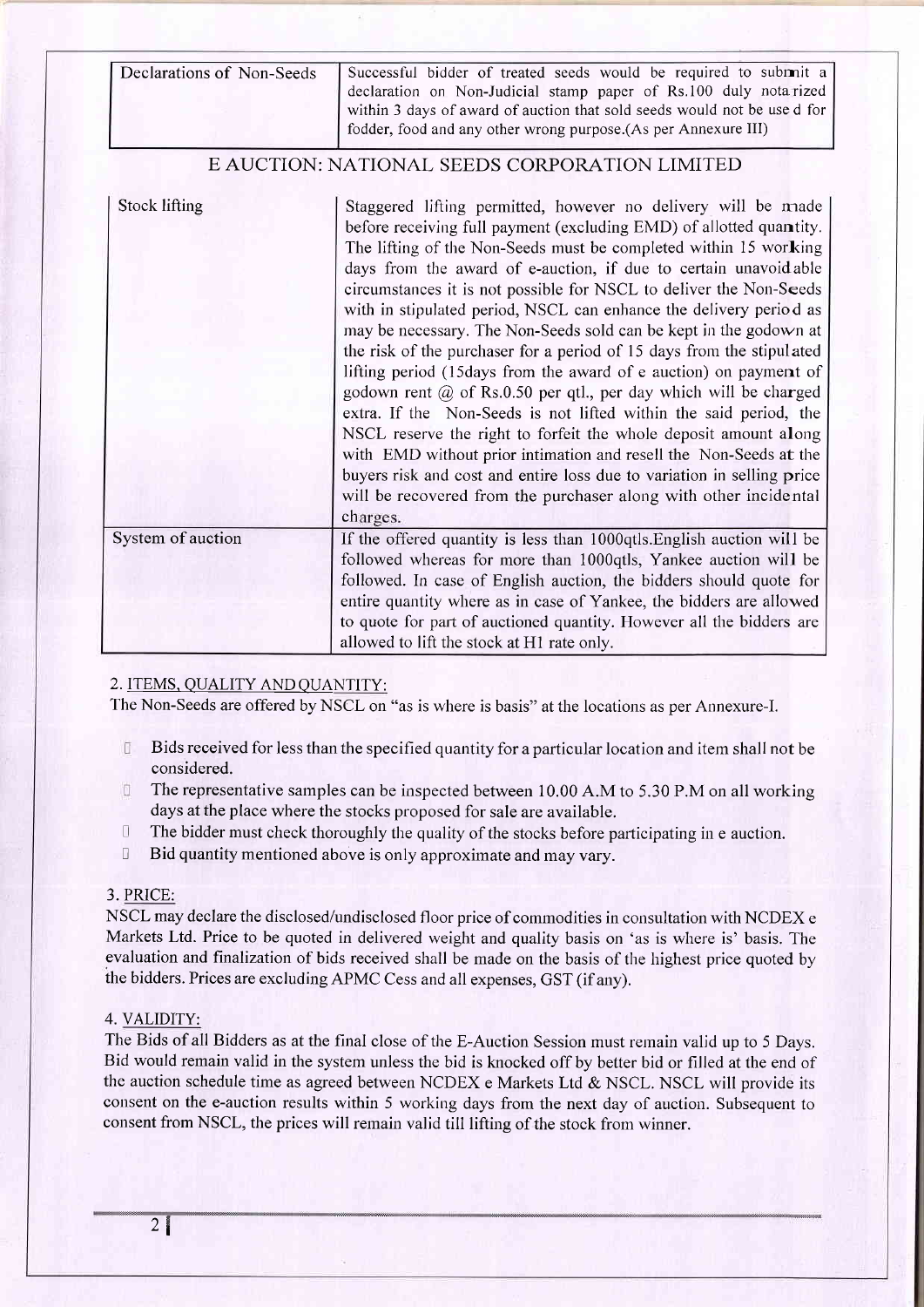#### 5. PRE-REQUISITES FOR BIDDING THROUGH NCDEX E MARKETS LTD PLATFORM

Bidder referred to in this E-auction notice is any real individual or legal entity who wishes to buy their requirement of Seed as Non-Seeds, through the online auctions on NCDEX e Marketsltd. Only the registered members of the NCDEX e Markets Limited can become bidders after fulfilling all the terms & conditions put in place for the e-Auctions.

# E AUCTION: NATIONAL SEEDS CORPORATION LIMITED

Bidders may contact Customer Service Group of NCDEX e Markets Limited on 9960446662/9556994441/+91 022-66473154/66473153 or alternatively email askus@neml.in for any clarifications regarding membership & terms and condition of e-Auction.

#### 6. EMD & Deposit:

a. An amount equivalent to 2.5Yo of the bid amount shall be deposited by the bidder with NCDEX e Markets Ltd, before placing anybid, in the Common Exchange EMD account having following details

|                  | NCDEX e Markets Ltd., Bank Account Number |                        |                  |
|------------------|-------------------------------------------|------------------------|------------------|
| <b>Bank Name</b> | <b>Account Number</b>                     | <b>Branch Name</b>     | <b>IFSC Code</b> |
| <b>HDFC</b> Bank | 00990690013043                            | Fort Branch,<br>Mumbai | HDFC0000060      |
| Axis Bank        | 004010202176811                           | Fort Branch,<br>Mumbai | UTIB0000004      |

For the E- Auction by way of:

<sup>0</sup> Demand Draft/Pay Order in the name of NCDEX e Markets Ltd, payable at

Mumbai

- **I** RTGS/NEFT Transfer
- Direct Deposit/Transfer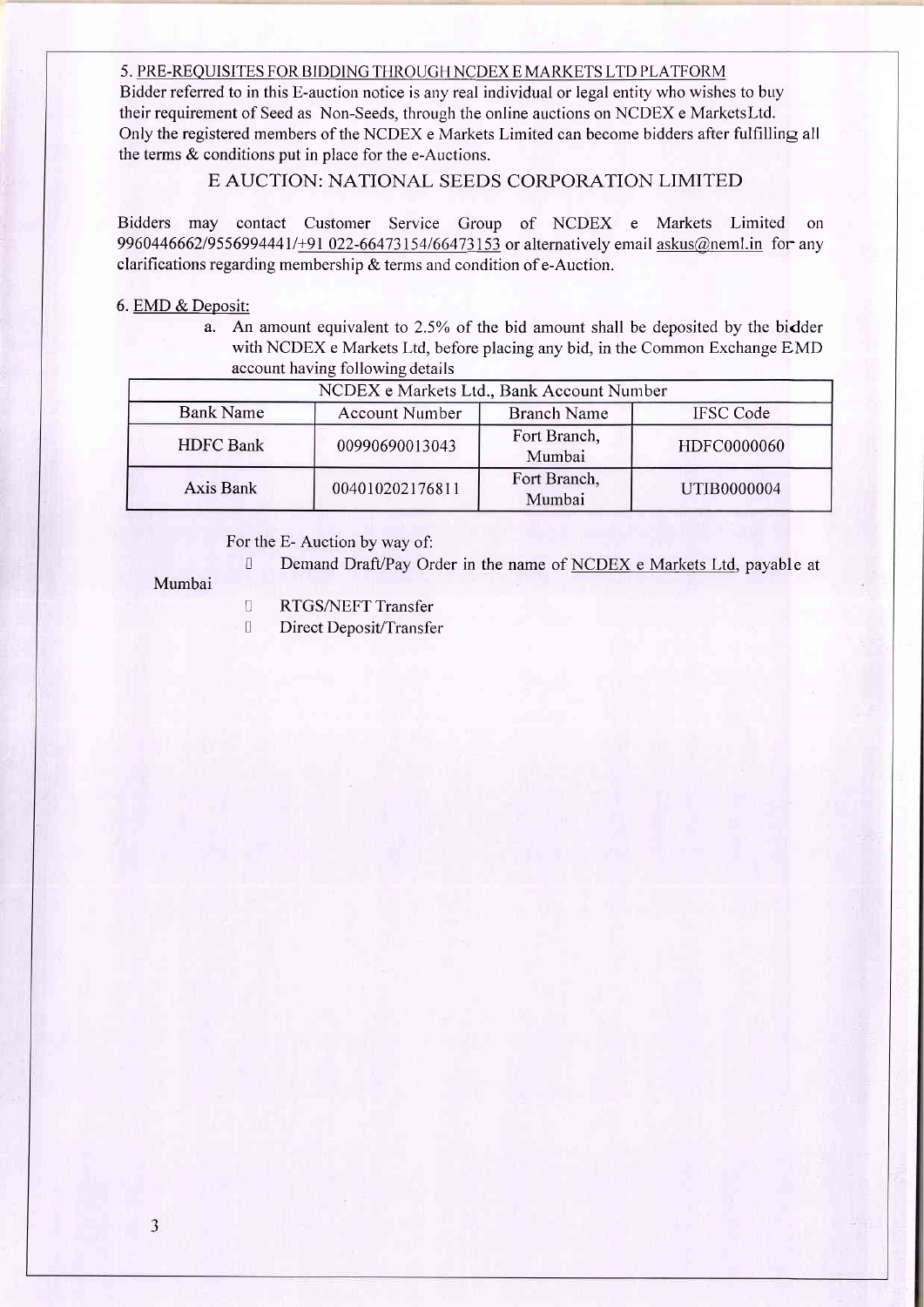- b. The bidder/member should intinate NCDEX e Markets Limited for the transfer of funds through CS Tracker Module- https://cst.neml.in in the prescribed manner (Contact Customer Service Group on  $+91022-66473153/54$ )
- c. The bidders shall be allowed by NCDEX e Markets Ltd to bid only if the requisite EM <sup>D</sup> amount is available in the Common Exchange EMD Account of NCDEX e Markets Ltd. The amount deposited as EMD would determine the bidding capacity of the bidder.

d. Only the EMD of the highest bidder would be blocked by NCDEX e Markets Ltd. EMD of the unsuccessful bidder(s), including those whose bid(s) are not accepted due to non-fulfillrnent/not meeting the conditions attached to the bid(s), will be returned by NCDEX e Markets Ltd on the withdrawal request made by the bidder through CS Tracker module latest by seven (7) days from the date of close of the E Auction.

### 7. ONLINE BIDDING/E-AUCTION SESSION DETAILS:

- a. The Auction Session will open on one particular dayldate as decided between NCDEX <sup>e</sup> Markets Ltd & NSCL.
- b. If any bid is received 3 minutes prior to the schedule auction closing time, then the auction schedule shall be extended for 5 minutes over and above the schedule auction end time. There shall be maximum 3 such extensions.
- c. The bidders shall place their bids online on NCDEX e Markets Ltd Platform https://market.neml.in, the online trading system made available by NCDEX e Markets Ltd as per the terms and conditions of the E Auction such as the minimum quantity for putting the bids, required EMD deposit etc.
- d. The Biddcrs to quotc in Indian Rupccs/Otl for cach itcm on offcr.
- e. NSCL may specify a floor price below which no bids shall be accepted by NCDEX <sup>e</sup> Markets Ltd Platform.
- f. The incremental tick size shall be Rs. 1 (One Rupee)/qtl.
- g. During an auction session, a bidder may modify their bid upwards to an incremental value more than the highest bid.
- h. No cancellation of bids shall be allowed during an auction session.
- i. The final results of the Auction as declared by NCDEX e Markets Ltd in consultation with NSCL are binding on all bidders and any requests for cancellation received after the conclusion of an auction session shall result in the forfeiture of the Bid Bond.

# E AUCTION: NATIONAL SEEDS CORPORATION LIMITED

j. Any bid placed using the bidder's username and the password shall be deemed to be an unconditional binding of the bidder to whom such username and the password has been allotted by NCDEX e Markets Ltd, inter-alia, for the purpose of the E-Auction and the bidder shall be solely and fully responsible for all the activities that occur under such username and password. The user is therefore advised to check the username and the password before the E-Auction and is advised not to reveal it to anyone else so as to prevent misuse of thesame.

#### 8. INTERNET CONNECTIVITY

The Seller shall not be responsible for any failure of power, Network, Server, Bandwidth problems, Hosting Server, Internet Connectivity, ISP or otherwise or the slowness to access NCDEX e Markets Ltd Platform/Exchange Platform https://market.neml.in. For any reason whatsoever, in case the scheduled e-auction does not get complete as intended, NeML in consultation with NSCL may reschedule the e-auction on a different date andtime.

9. DOCUMENTS CONSTITUTING CONTRACT:

The Invitation of Bids, the terms and conditions of the E Auction, bid of the successful bidder on NCDEX e Markets Ltd Platform, Letter of Acceptance issued by the Seller to the successful bidder (hereinafter called the Buyer) along with any amendment issued prior to signing of contract shall constitute a valid and binding Contract between the Seller and Buyer.

4&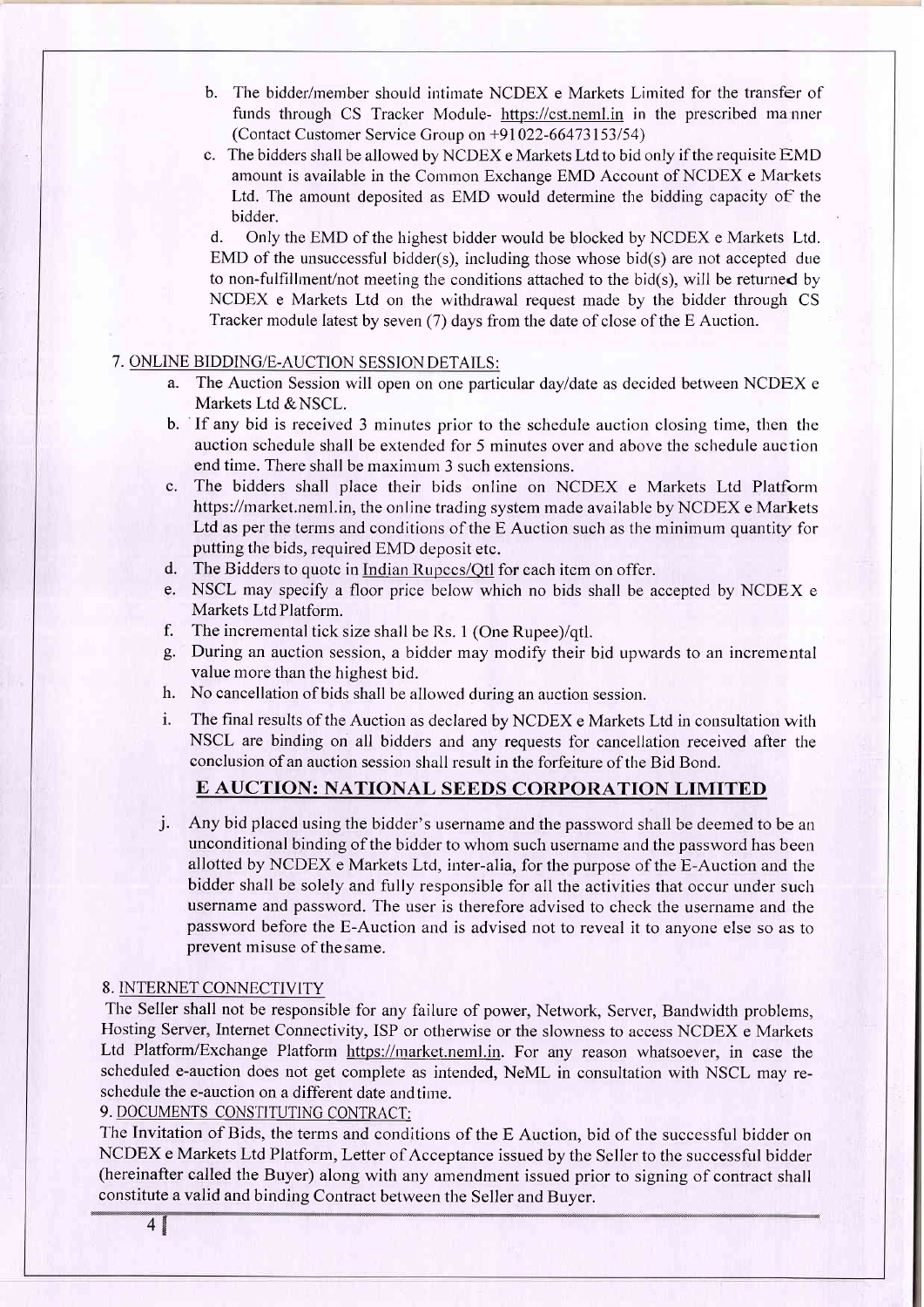### <sup>1</sup>O. TRANSACTION CHARGES:

NCDEX e Market Ltd will charge transaction charge of 0.50Yo (Plus GST Extra) of the actual sale value, which NeML will deduct from the EMD deposited by the buyer after the settlement of goods.

### 1I. PAYMENT AND LIFTING OF THESTOCKS:

a. The Buyer will be required to pay 20% of contract value within 3 consecutive bank working days from the date of awarding e Auction, remaining 80% within next 7 bank working days from delivery order generation. The payrnents need to be made into the bank account of NSCL by way of Direct Transfer/RTGS in the bank account having details in Annexure II. No delivery will be made before receiving full payment of auctioned quantity.

b. The seller shall issue delivery order and arrange for counting of Non-Seeds equal to the auctioned quantity. The Seller's responsibility shall cease once the goods leave the warehouse premises and no claim from the Buyer will be entertained thereafter.

c. The Non-Seeds stock will be released to the successful bidder on "as is where is basis'' by removing tags, labels and defacing the container/Non-Seeds, in case of with Non-Seed auction/tender, otherwise the arrangement for gunny Non-Seed/packing materials will also have to be made by buyers/party.

d. Staggered lifting permitted, however no delivery will be made before receiving full payrnent (excluding EMD) of allotted quantity. The lifting of the Non-Seeds must be completed within 15 days frorn the award of e auction, if due to certain unavoidable circumstances it is not possible for NSCL to deliver the Non-Seeds with in stipulated period, NSCL can enhance the delivery period as may be necessary. The Non-Seeds sold can be kept in the godown at the risk of the purchaser for a period of l5days from the stipulated lifting period (15 days from the award of e auction) on payment of godown rent @ of Rs.0.50 per qtls , per day which will be charged extra. If the Non-Seeds is not lifted within the said period, the NSCL reserve the right to forfeit the whole deposit amount along with EMD without prior intimation and resell the Non-Seeds at the buyer's risk and cost and entire loss due to variation in selling price will be recovered from the purchaser along with other incidental charges.

e. The loading and Weighment charges are to be borne by the Buyer.

f. In the event of the failure by the Seller to deliver the auctioned Non-Seeds within the stipulated time including the enhanced period for the Buyer to take the physical delivery of the same despite the Buyer approaching for lifting, NCDEX e Markets Ltd shall refund the EMD amount to the Buyer and the transaction shall stand cancelled,

### 12. FORCEMAJEURE:

Should any of the force majeure circumstances, namely act of God, natural calamity, fire, GovernmentoflndiaPolicy, restrictions (exclud ing any stocklimits), strikes or lock-outs byworkmen, war, military operations of any nature and blockades preventing the Seller/Buyer from wholly or partially carrying out their contractual obligations, the period stipulated for the performance of the Contract shall be extended for as long as these circumstances prevail, provided that, in the event of these circumstances continuing for more than two months, either party shall have the right to refuse to fulfill its contractual obligations without title to indemnification of any losses it may thereby sustain. The party unable to carry out its contractual obligations shall immediately advise the other party of the commencement and the termination of the circumstances preventing the performance ofthe contract. A certificate issued by the respective Chamber of Commerce shall be sufficient proof of the existence and duration of such circumstances.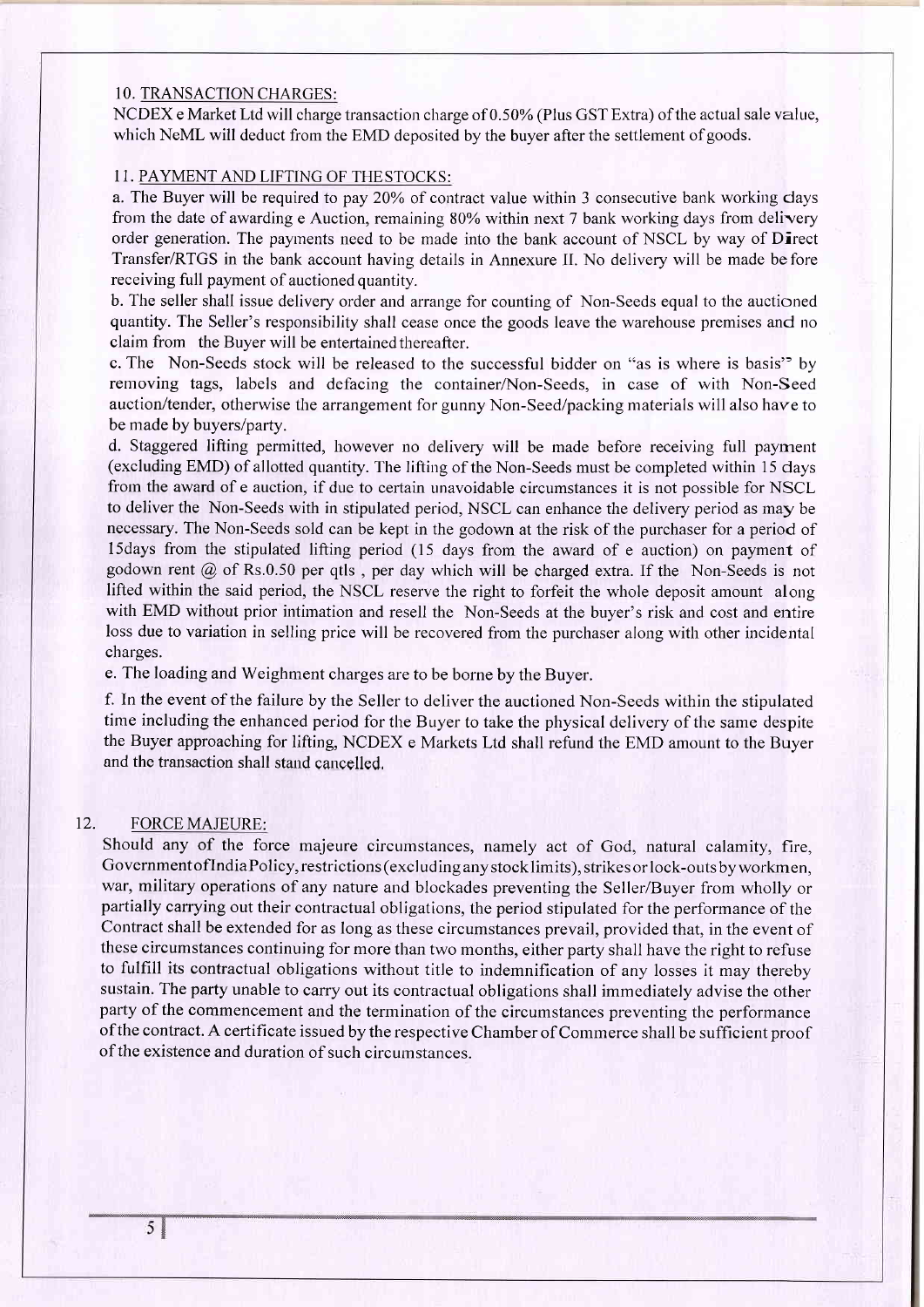#### 13. Resolution of Disputes:

13.1 In case of any disputes relating to sale including the interpretation of any of the Clause/Clauses of the tender, the matter shall be referred to Chairrnan NSCL for resolution of dispute.

13.2 In case of any disputes remain unresolved or any party is dissatisfied with the decision take n by the Chairman, the matter shall be referred to a sole Arbitrator to be appointed by the CMD of NSCL at its sole and absolute discretion. The arbitration shall be held in New Delhi and the decision of the arbitrator shall be final and binding on both parties to the arbitration. The arbitration will be conducted in accordance with Arbitration and Conciliation Act, 1996 along with its amendments from to time.

13.3 Court situated New Delhi to the exclusion of all other courts in India. only shall have the jurisdiction in the matter.

13.4 NeML shall not be responsible for any dispute arising between the buyer and seller relating contract note herein mentioned above or anything related thereto. Both Buyer and Seller agree and acknowledge that NeML shall not be made party to any litigation, suit, petition, application, arbitration or appeal arising from the dispute between buyer and seller except NeML gross negligence or willful misconduct. NeML is merely providing electronic trading platform for the purpose of facilitation of trade and both the buyer and the seller agree and accept to indemnify and keep NeML indemnified from all the claims, losses or expenses that NeML may incur/suffer as <sup>a</sup> result of NeML being a party to any dispute between buyer and seller.

# 14. CORRUPT PRACTICES:

In case of any bribe, commission, advantages offered or promised by or on behalf of the Buyers to any officer/ employee/ servant of the NSCL then such Buyers shall be debarred from the tender enquiry in addition to initiating criminal action and blacklisting. Canvassing in any fonn on the part of the Buyer or on his behalf at any stage of tender process or while taking delivery will be treated as violation of terms and conditions of tender. If such instances are noticed the Buyer will be blacklisted for a minimum period of 3 years.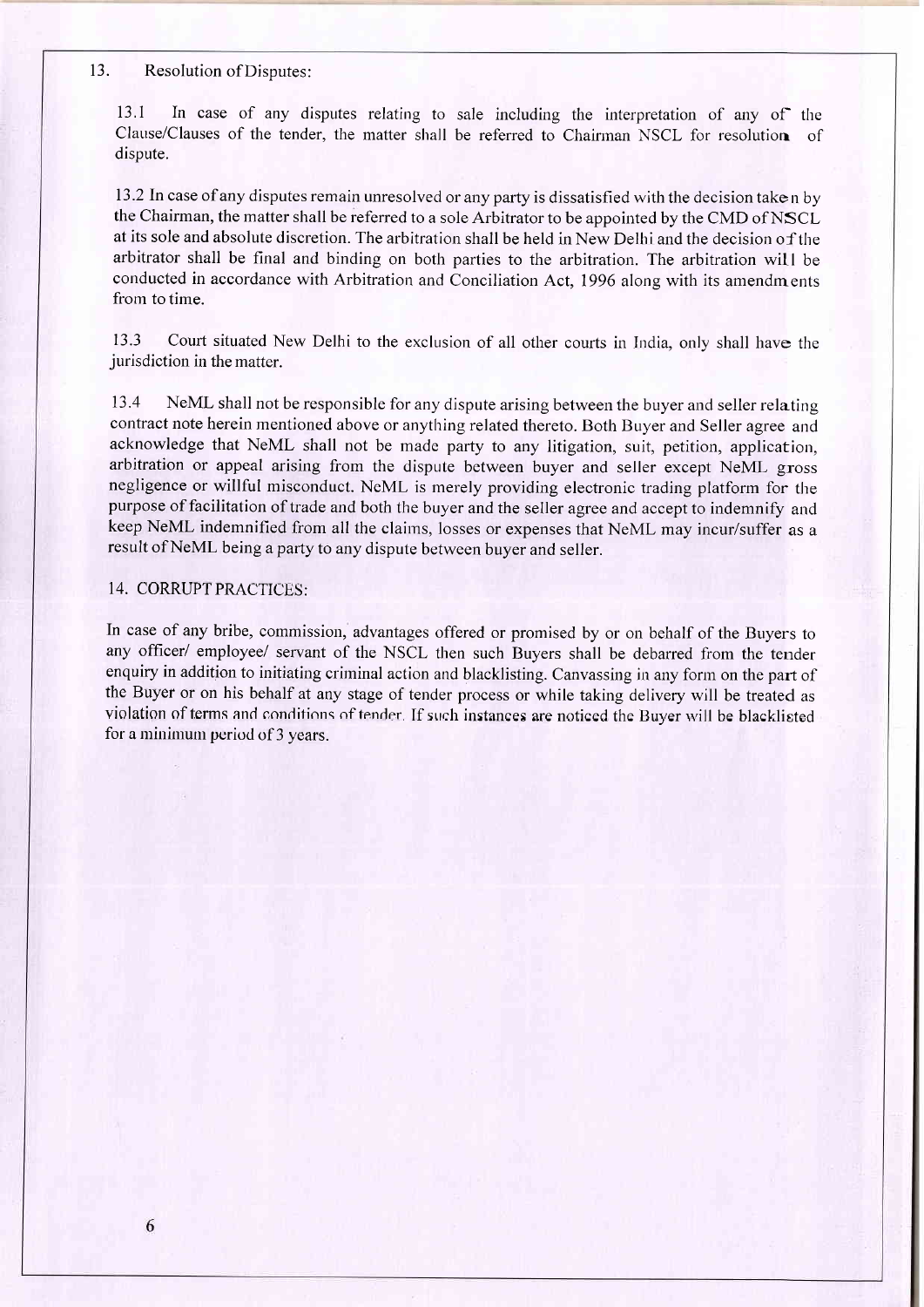Annexure-I

| Sr.<br><b>No</b> | Crop  | Variety | <b>Class</b> | Quantity<br>(qtls) | Deans of Fractionable From Deeds<br><b>Destination</b>                                                               |
|------------------|-------|---------|--------------|--------------------|----------------------------------------------------------------------------------------------------------------------|
|                  | Wheat | HI-8759 | <b>CS</b>    | 10                 | Area Manager, National seeds<br>Corporation Limited, Devendrapura,<br>Mouranipur Road, Niwari(M.P.) M-<br>8349248480 |
|                  |       |         |              | 10                 |                                                                                                                      |

Details of Auctionable Non-Seeds

\*Note: Bidders are advised to see the stock before quoting the auction rates.

Annexure-II

| <b>OFFICE NAME</b>                                  | <b>Bank Name</b>    | Account<br>Number | <b>Branch Name</b>            | <b>IFSC</b> Code |
|-----------------------------------------------------|---------------------|-------------------|-------------------------------|------------------|
| <b>National Seeds</b><br><b>Corporation Limited</b> | State Bank of India |                   | $32933247215$ SME, Govindpura | SBIN0001253      |

fancac)